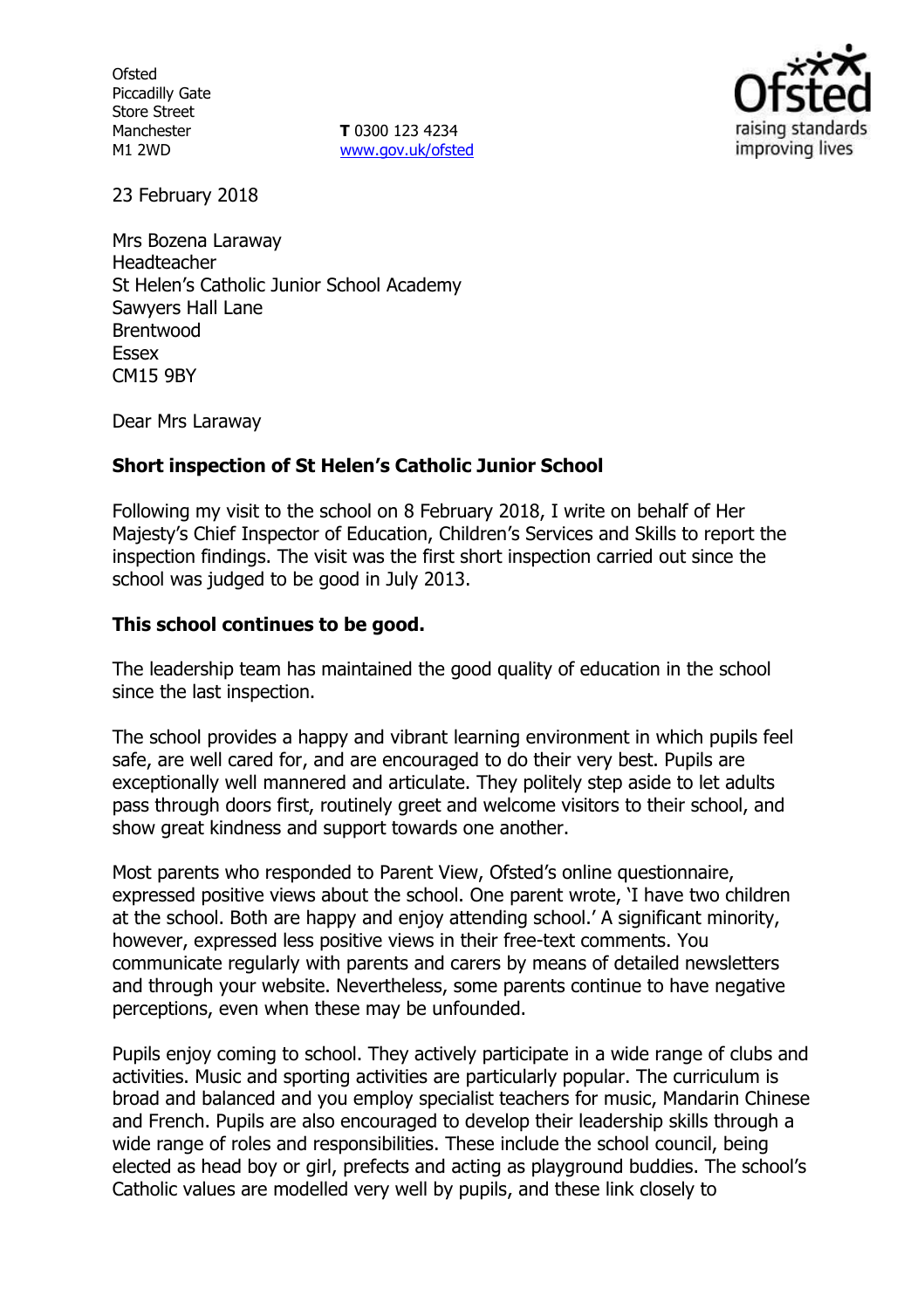

fundamental British values, which pupils know and understand well.

Pupils typically make good progress from their starting points over time. This is undoubtedly due to the effective teaching they experience and their willingness to learn. Progress made by pupils at the end of key stage 2 in 2017 was, however, inconsistent for some groups and subjects. Whereas progress made in reading and writing was reasonable, pupils made below-average progress in mathematics. You are aware of the challenges you face relating to progress, and have included strategies in your school improvement planning to address them.

The governing body has a number of members who are fairly new to their role. In light of this, the chair of the governing body has plans to commission a review of governance imminently in order to identify existing skills and any gaps in knowledge. Governors are clearly willing and committed, but minutes of their meetings do not reflect the high degree of challenge which is an essential part of their role.

### **Safeguarding is effective.**

The school's arrangements for safeguarding are effective. Leaders responded quickly to one issue relating to staff suitability checks, and diligently rectified the matter before the inspector left the school site. All staff have been issued with the necessary documentation relating to safeguarding. The safeguarding policy is up to date, and is being implemented effectively.

Records relating to pupils who may be at risk are well maintained, and details of actions taken and any resolution are logged appropriately. Pupils say that they feel safe when in school, and that they would always approach a member of staff if they experience any problems.

# **Inspection findings**

- You have included the areas for improvement identified at the time of your previous inspection in the school's improvement plans. You have rightly identified actions to respond to these areas, and governors are monitoring the impact of these actions.
- Teachers now have a progress-related target as part of their performance management measure. This ensures that the emphasis on pupils' progress is highlighted, with particular reference to different groups of pupils. Senior and middle leaders drop in on lesson planning meetings, and senior leaders conduct demonstration lessons to model effective practice. Class teachers find this useful.
- Teachers' planning for learning takes account of the different needs of pupils in the class. Pupils are actively encouraged to choose tasks with an appropriate degree of challenge, according to their prior attainment. They say that they would never go for the 'easy option'.
- **Pupils' progress in mathematics was below average at the end of key stage 2 in** 2017. You now group pupils according to ability in Years 5 and 6, and have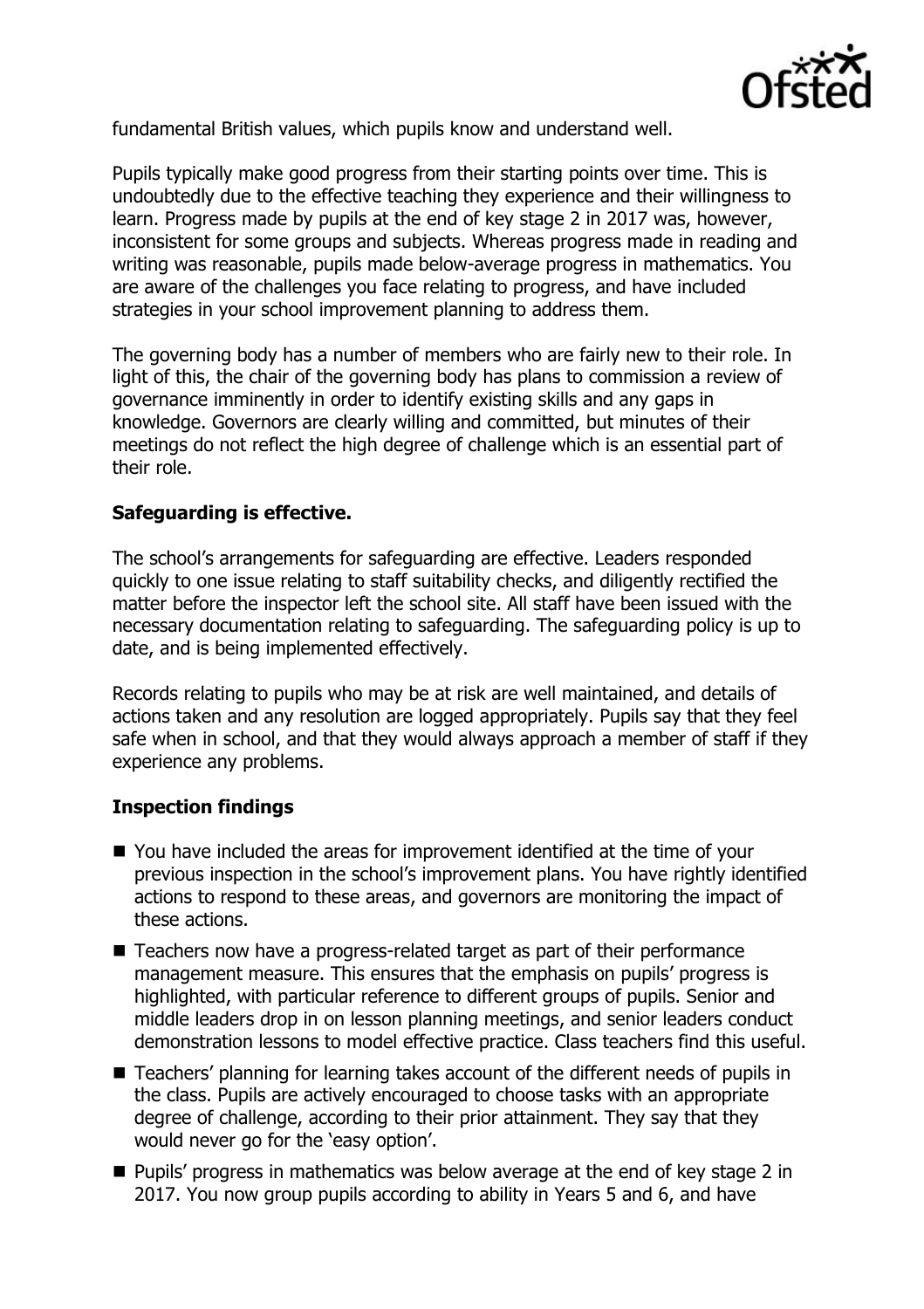

added an additional group in both years to meet the needs of pupils with low prior attainment. You have devised your own mathematics curriculum using a 'mastery' approach, against which pupils are tested regularly.

- $\blacksquare$  Pupils with both low and high prior attainment are provided with extra mathematics sessions through 'time out' groups. This additional provision is demonstrating improvement in the current progress made by pupils. The results of your regular practice national curriculum tests in mathematics suggest that a higher proportion of pupils are achieving the expected standard in Year 6. Pupils in Years 3 to 5 regularly recite their times tables to music and undergo weekly times table tests. Every mathematics lesson includes a few minutes revising basic skills. This is now school policy and is non-negotiable.
- Although you have a low proportion of disadvantaged pupils in the school compared to national figures, these pupils underachieved in reading in 2017, making progress which was well below the national figure for non-disadvantaged pupils.
- $I$  I listened to eight disadvantaged pupils read from books of their choice. Many read with fluency and expression, but a few struggled with unfamiliar words. All declared a love of reading and acknowledged its importance in preparing them for the next stages of their education.
- Teachers have a context sheet which outlines the individual needs of disadvantaged pupils in their class. These pupils feature in targeted work with either the teacher or the teaching assistant. They are also provided with one-toone support sessions, invited to attend the in-school homework club and continue to be taught phonics as long as is required.
- $\blacksquare$  I looked closely at the reasons for the increase in pupils' persistent absence, which rose from 4.7% in 2016 to 5.9% in 2017. I was concerned because, although the school's figures remain below the national average for persistent absence, the national figure fell slightly in 2017.
- The school has strong systems in place to monitor the attendance of all pupils and quickly makes contact with home on a pupil's first day of absence, should no reason be provided by the parent.
- The school's attendance officer provided convincing evidence to explain why pupils' persistent absence increased last year by going through each pupil in turn who contributed towards the increase. The school celebrates pupils who have 100% attendance by awarding certificates in assemblies and constantly conveys the message that regular attendance is linked to strong achievement. Current attendance data shows that the proportion of pupils who are persistently absent has reduced.